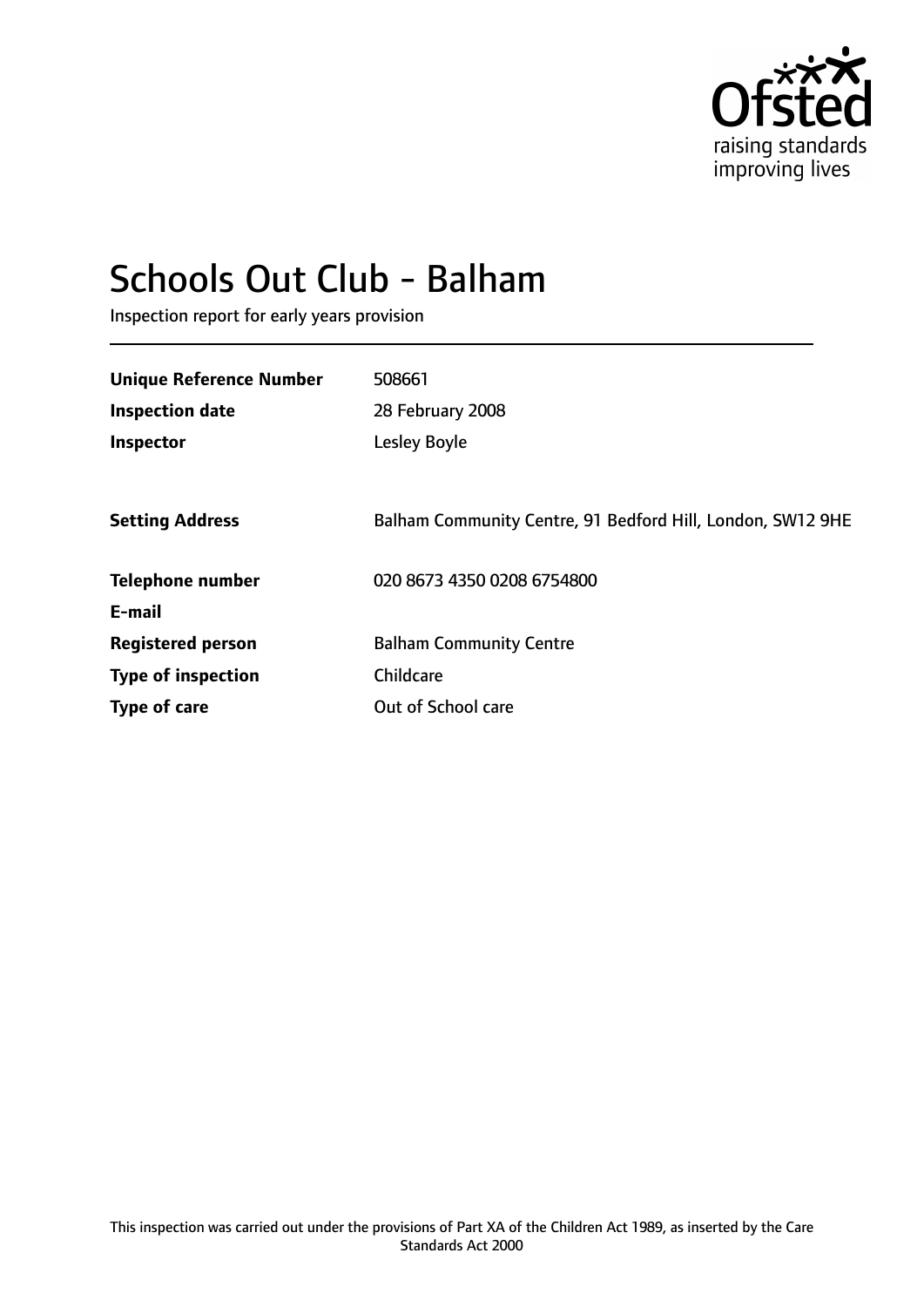## **ABOUT THIS INSPECTION**

The purpose of this inspection is to assure government, parents and the public of the quality of childcare and, if applicable, of nursery education. The inspection was carried out under Part XA Children Act 1989 as introduced by the Care Standards Act 2000 and, where nursery education is provided, under Schedule 26 of the School Standards and Framework Act 1998.

This report details the main strengths and any areas for improvement identified during the inspection. The judgements included in the report are made in relation to the outcomes for children set out in the Children Act 2004; the National Standards for under 8s day care and childminding; and, where nursery education is provided, the *Curriculum guidance for the foundation stage.*

The report includes information on any complaints about the childcare provision which Ofsted has received since the last inspection or registration or 1 April 2004 whichever is the later.

## **The key inspection judgements and what they mean**

*Outstanding: this aspect of the provision is of exceptionally high quality Good: this aspect of the provision is strong Satisfactory: this aspect of the provision is sound Inadequate: this aspect of the provision is not good enough*

For more information about early years inspections, please see the booklet *Are you ready for your inspection?* which is available from Ofsted's website: *www.ofsted.gov.uk.*

# **THE QUALITY AND STANDARDS OF THE CARE**

On the basis of the evidence collected on this inspection:

The quality and standards of the care are outstanding. The registered person meets the National Standards for under 8s day care and childminding.

#### **WHAT SORT OF SETTING IS IT?**

Schools Out Club Balham has been registered since 1977. It operates from a community centre in the London suburb of Balham. During school term times a breakfast club operates from 07:30 to 09:00 and an after school club from 15:00 to 18:30. A holiday club operates from 08:00 to 18:30 during school holiday periods. The club serves the local community and surrounding areas.

There are currently 53 children aged from four to under eight years on roll. The club also provides care for children who are over the age of eight years. The club is able to support children with learning difficulties and/or disabilities and those who speak English as an additional language.

The club employs six members of staff. Of these, five hold appropriate early years qualifications and one is working towards a qualification. The Schools Out Club is part of the Balham Community Centre Project, which is managed by board of trustees and is a registered charity.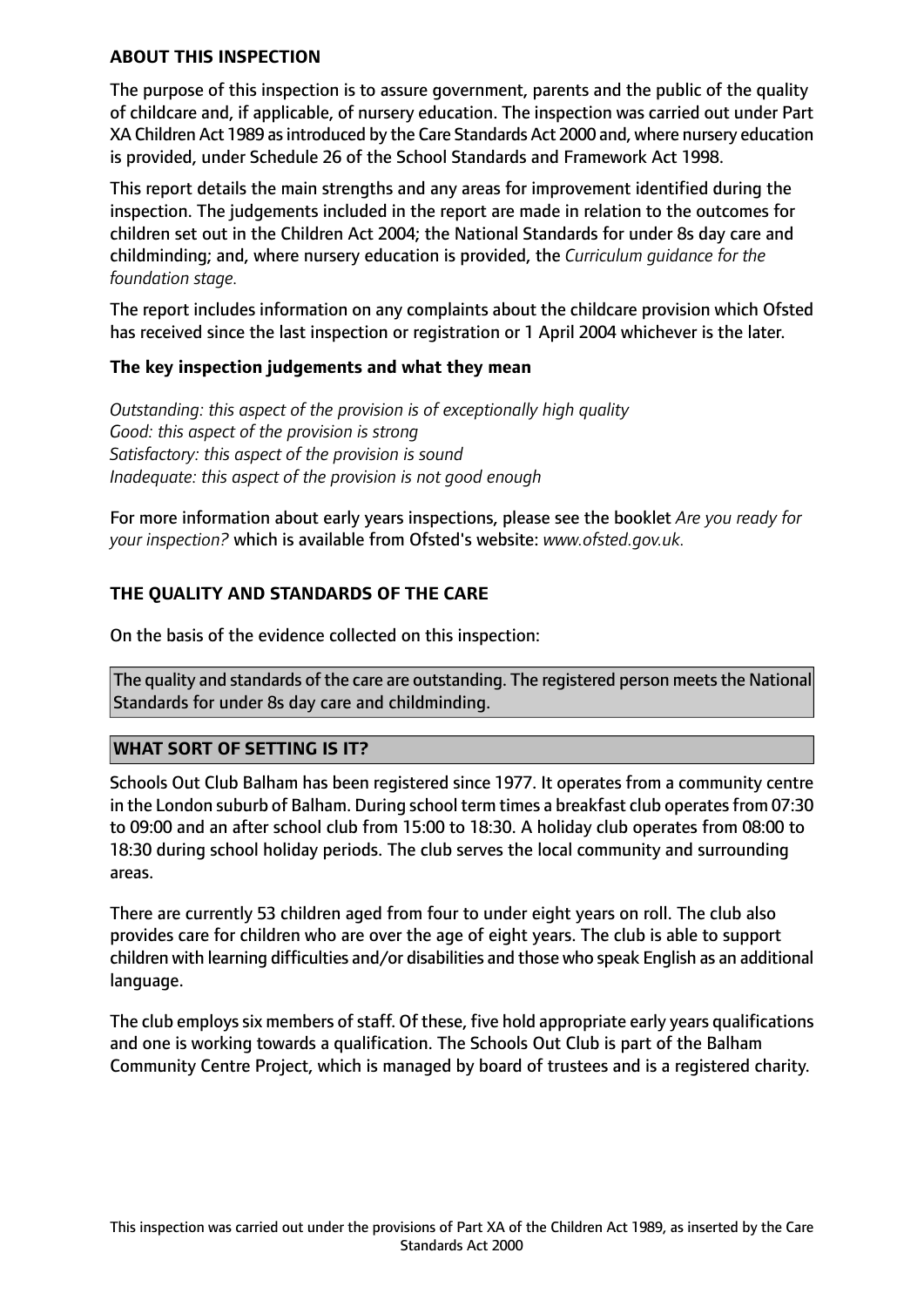#### **Helping children to be healthy**

The provision is outstanding.

Children thrive because they are provided with an excellent range of nutritious, freshly cooked foods that contributes significantly to their understanding of a healthy diet. They are offered a wide variety of food and the children are able to choose from two hot options. For example a typical breakfast choice is a selection of cereals and fruit juice, vegetarian bacon rolls or waffle with fruit, while the afternoon menu would offer sweet and sour noodles or spaghetti bolognaise followed by yoghurts, or crackers and cheese. Fresh fruit is available to the children throughout the sessions. As a result, children are well nourished and they learn to eat foods that promote their growth and development. They are further becoming aware of their own health needs because the staff encourage the children to take drinks of fresh water, especially when they become hot and thirsty after playing outside. Consequently, they quickly understand the effect that being active has upon their bodies. Parents are encouraged to take home the weekly menu and their suggestions of any changes are encouraged. Through this effective partnership with parents, staff have a clear understanding of individual children's dietary needs and plan and provide a suitable menu accordingly.

Children's good heath is promoted very well because the setting takes positive steps to prevent the spread of infection and takes appropriate measures when children are ill. The children's good health is also promoted effectively through daily routines, policies and procedures and the keeping of the required documentation. For example, any medical conditions or food allergies are recorded so that all staff are aware of these and are able to meet the children's needs. All the staff are first aid qualified at the club and therefore able to deal with any emergencies.

Physical play is an integral part of children's time at the club and helps them to develop extremely positive attitudes to the importance of fresh air and exercise as part of a healthy lifestyle. Children enjoy an outstanding level of activity and stimulation all through the year. The manager is committed to the importance of educating children about keeping themselves healthy and provides the children with a versatile range of innovative activities aiding their co-ordination and keeping them fit.

#### **Protecting children from harm or neglect and helping them stay safe**

The provision is outstanding.

Children are very warmly welcomed by the staff who are genuinely pleased to see them. The club has exclusive use of the centre and children have designed and produced colourful wall displays that transform it into an attractive, child-centred play environment where they are able to gain a sense of belonging. The furniture and superb range of safely maintained toys and equipment further help children to relax and ensure that those who are new to the club feel secure and settle effectively. Children move freely and safely around the building which is divided to create different areas, so that both boisterous and quiet activities can take place at the same time without affecting the enjoyment of either group.

Children are cared for in a safe and secure environment, where risks have been identified and minimised. Detailed, written risk assessments are in place and are regularly reviewed and updated. The emergency evacuation procedures are clearly displayed and the manager organises fire drills each month to ensure that all children and staff have a good awareness of what to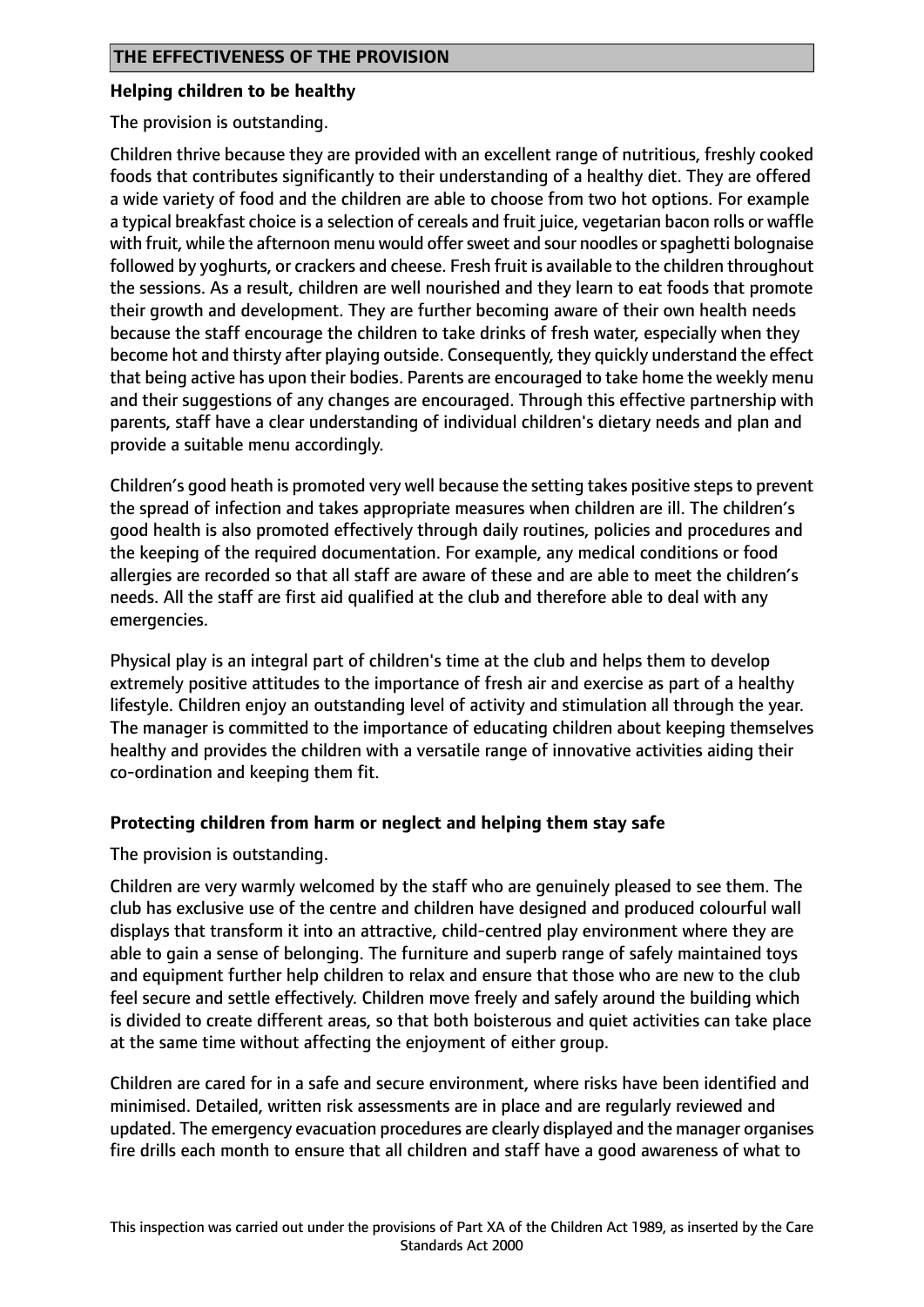do to keep themselves safe in an emergency. Children's safety is further promoted by an intercom system in the club which allows staff to communicate with each other in case of an emergency.

Children's welfare is safeguarded through comprehensive child protection policies and procedures, which are shared with parents. All staff have a clear understanding of the known indicators of child abuse and regularly update their knowledge and skills through accessing relevant training. They have a solid understanding of the action that they should take in the event of a concern about a child in their care and recognise the importance of keeping well-documented records.

Children develop a clear understanding of how to keep themselvessafe through topics, activities and talking about key risks and how to deal with them. They are escorted to the club from school and a procedure such as older children partnering younger children promotes the safety of all children. They contribute to the club's safety and behaviour rules such as no fighting or running in the rooms and staff are proactive in talking to children about safety issues like concentrating when they cross the road. Clear boundaries are set when children play in the outdoor area, for example, ensuring that the ball is not kicked over the fence and into the busy street, so that they learn to be responsible for their own safety, but also develop an awareness of how they may impact on the safety of others.

## **Helping children achieve well and enjoy what they do**

The provision is outstanding.

Children settle extremely well and have access to an excellent range of toys, activities and equipment suitable to their ages and stages of development. Staff are passionate about helping children become confident and have high self-esteem. Children spend their time purposefully and are keen to participate in all activities. They enjoy physical, outdoor exercise and enthusiastically play games of their choice. They share toys and equipment well and play board games cooperatively, with older children supporting younger children with turn-taking. The younger and quieter children benefit from individualsupport from staff who spend time playing and talking with them, helping them to learn and gain confidence.

Children thoroughly enjoy their time at the setting and benefit from the club's friendly and stimulating environment. They develop close relationships with each other and are quick to involve staff in what they are doing, share their news and chat freely. Children use their imagination widely, are creative and choose what they want to do because of the good quality resources and activities based on their interests. Although staff develop a basic structure to sessions, children's participation is highly valued and they are encouraged to plan, lead and develop activities and follow their own interests. Regular meetings are held where older children take minutes, to allow them to express their opinions and make suggestions. For example, at one meeting, children asked for opportunities to cook multicultural food like Chinese fried rice and spaghetti bolognaise, and for activities such as candle-making and modelling. This was fully acted upon, with more opportunities provided for cooking and craft activities.

Children benefit enormously from taking part in outings during school holiday periods that provide superb opportunities for them to visit attractions that they may not otherwise experience such as Battersea Art performances, trips to Brighton Sea World and Tiger's Eye. The staff regularly evaluate the play programme and they continually obtain feedback on what the children like or dislike. Consequently, they provide flexible play opportunities that are extremely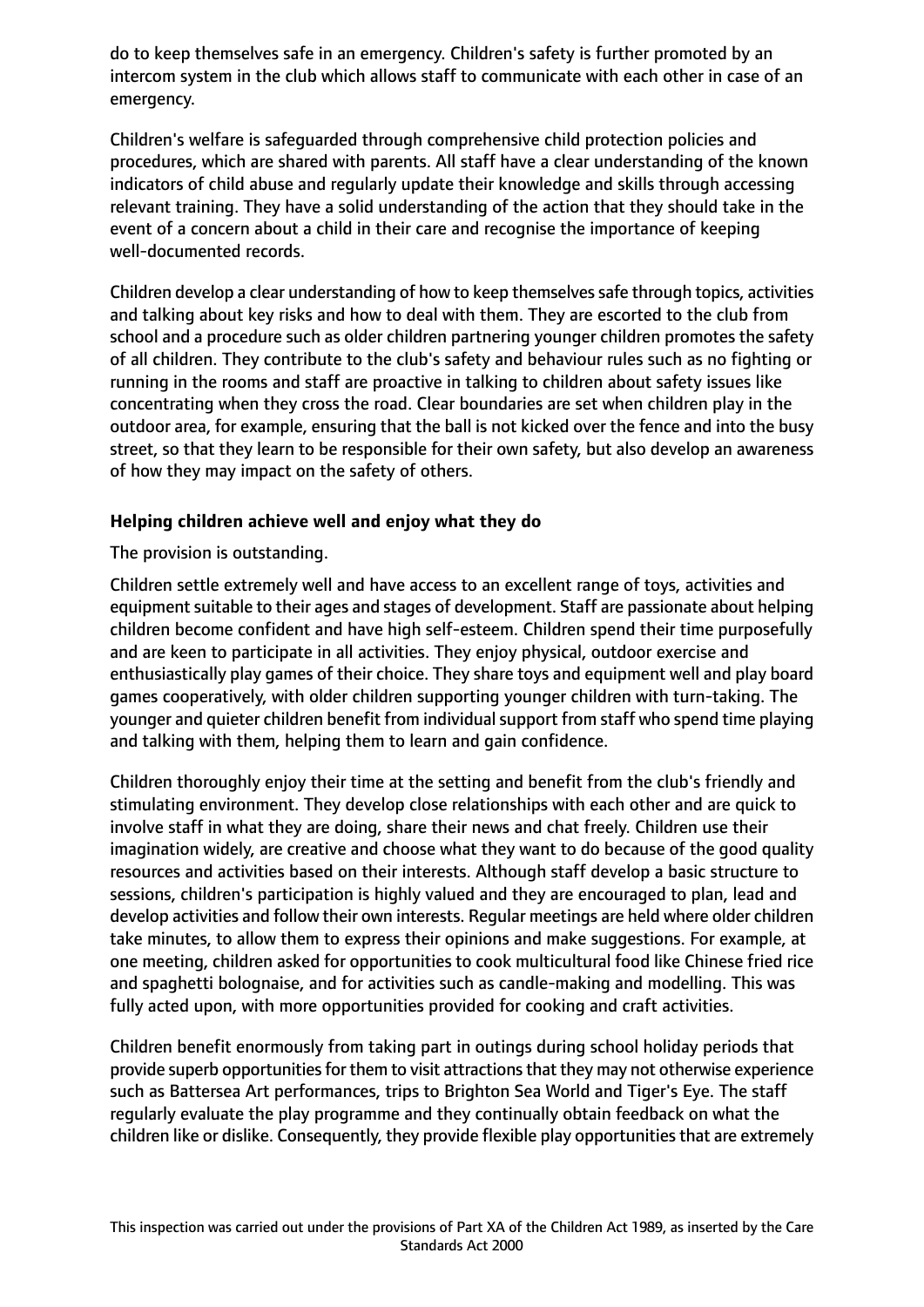well matched to current trends and interests and help children to have as much fun as they can.

## **Helping children make a positive contribution**

The provision is outstanding.

Children from all backgrounds feel included because the staff treat them with respect and value their individuality. Staff encourage children to show a caring attitude towards each other by planning topics such as Chinese New Year, Diwali and Eid to ensure they respect diversity. Children also develop a sense of belonging in their neighbourhood when they invite members from the community like the local librarians to come and share books and literacy interests with the children.

Children have a strong sense of belonging and are enthusiastic about the time that they spend at the club. They are actively involved in planning activities and events. They are active participants in regular meetings between both children and staff which enables them to express their opinions and wishes for the club, including which toys they would like to buy. All children are treated as individuals, with care tailored to meet their individual needs. This is achieved through the completion of questionnaires, during which parents, children and staff work together to identify particular likes and dislikes of individual children.

Although there are currently no children on roll with learning difficulties and/or disabilities, effective procedures are in place. Staff have a clear understanding of children's individual needs and plan and provide care and play opportunities accordingly. They recognise the importance of working in partnership with parents, carers and school teachers and are aware that further support, advice and guidance can be accessed from external organisations.

The children's behaviour is excellent. They are courteous, caring and play well together. Staff act as good role models, treating children with respect and clearly enjoying their company. This helps children feel appreciated and have a sense of belonging. Staff establish clear boundaries according to the child's level of understanding and children respond quickly to their timely and sensitive reminders.

Children's well-being is significantly enhanced by the effective partnership between parents and staff. Parents' views about their children's needs are actively sought before children attend and they are also asked to provide, through questionnaires and a suggestion box, their views on the ongoing operation of the club. They are provided with daily verbal exchanges on their children and what they have been doing, and there is an opportunity for parents to meet with staff twice a year for a more formal update. Parents receive excellent information about the club when they enrol their children and there is a notice board which is full of information to ensure all parents and carers are fully informed about working practices.

# **Organisation**

The organisation is outstanding.

Children's well-being issuperbly supported because the staff are confident in carrying out their roles and responsibilities and they have an excellent understanding of the National Standards. The manager capably supports his staff and they all work together very effectively. Therefore, they are able to provide a safe, caring and supportive environment in which children thoroughly enjoy themselves. The robust recruitment procedures ensure that all staff are vetted and suitable to work with children. The adults are committed to continuous improvement and have access